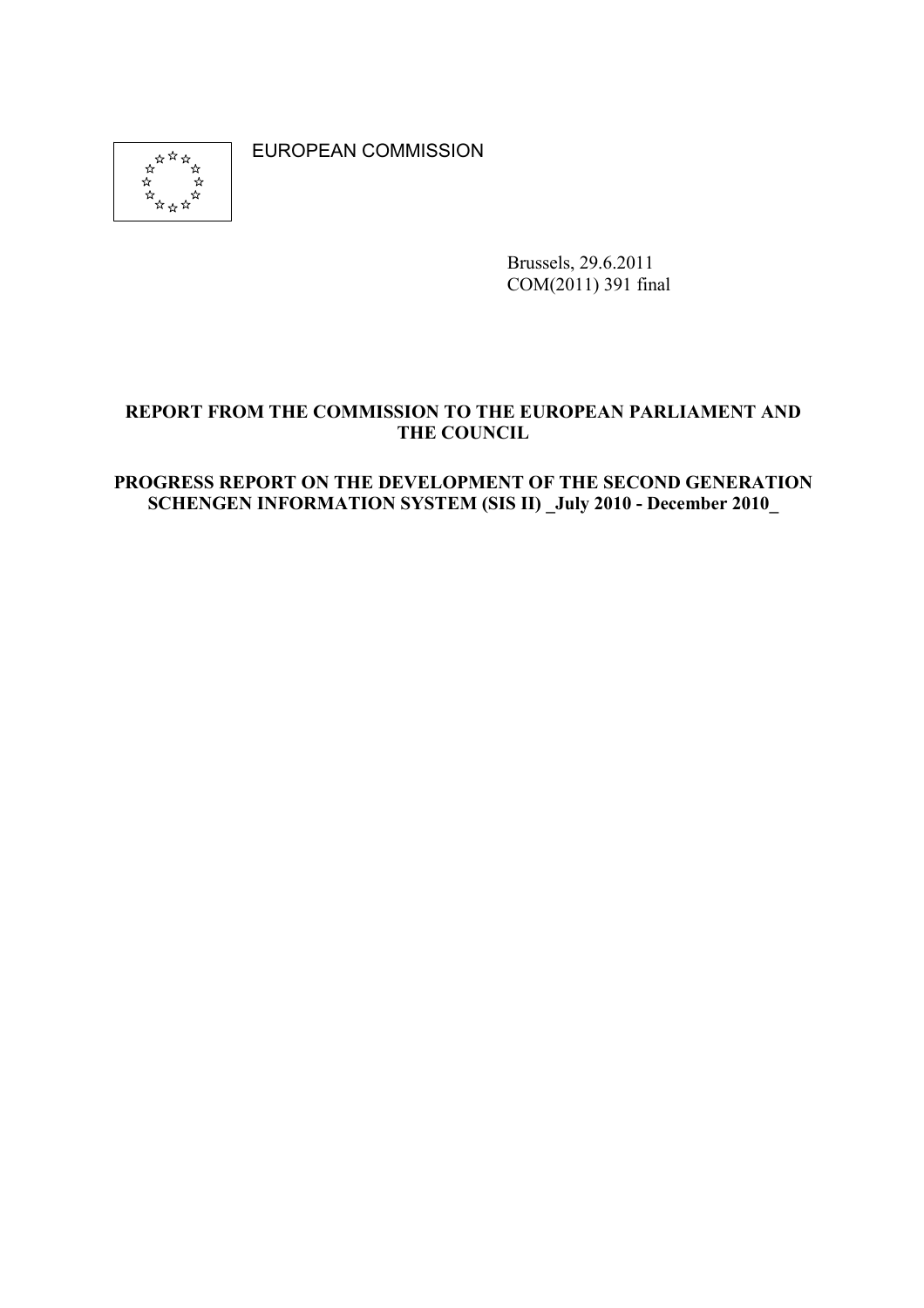# **TABLE OF CONTENTS**

| 1.               |  |
|------------------|--|
| 2.               |  |
| 2.1.             |  |
| 2.2.             |  |
| 2.3.             |  |
| 2.4.             |  |
| 2.5.             |  |
| 2.6.             |  |
| 2.7.             |  |
| 3.               |  |
| 3.1.             |  |
| 3.2.             |  |
| 3.2.1.           |  |
| 3.2.2.           |  |
| 3.2.3.           |  |
| 3.2.4.           |  |
| 3.2.5.           |  |
| $\overline{4}$ . |  |
| 5.               |  |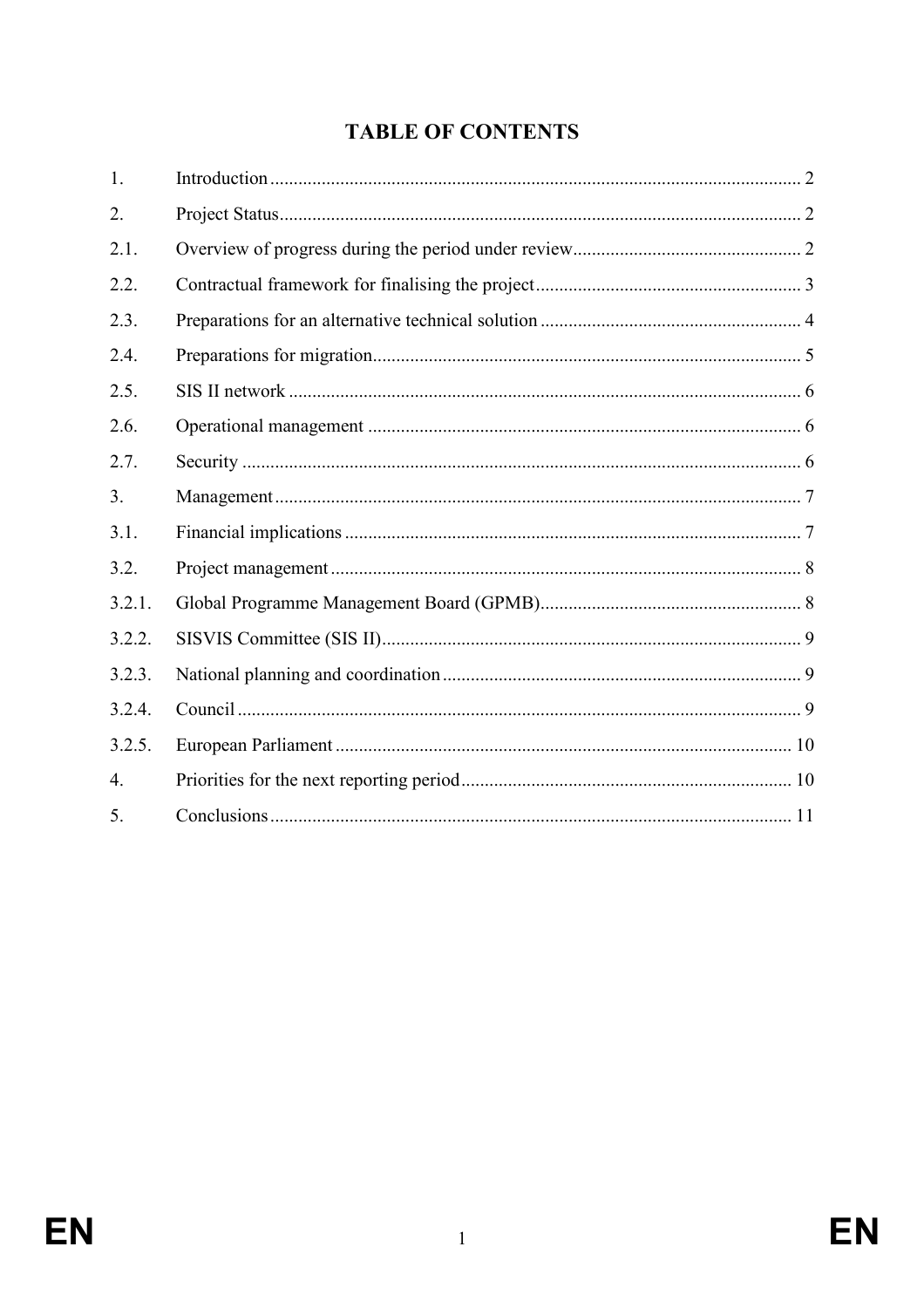#### 1. **INTRODUCTION**

This progress report describes the work carried out in the second semester of 2010, concerning the development of the second generation Schengen Information System (SIS II) and preparations for migration from  $SIS$  1+ to  $SIS$  II. It is presented to the Council and the European Parliament in accordance with Article 18 of Council Regulation (EC) No 1104/2008 and of Council Decision 2008/839/JHA on migration from the Schengen Information System (SIS 1+) to the SIS II.

### **2. PROJECT STATUS**

### **2.1. Overview of progress during the period under review**

The JHA Council of 3-4 June 2010 set the scene for the significant progress achieved in the SIS II project during the second semester of 2010. During this period, the Commission's and Member States' experts worked intensively to finalise the refined requirements for the system and to draw up the outline of a realistic draft schedule. Valuable workshops and meetings, gathering together all stakeholders' experts, took place to highlight the areas in which the requirements of SIS II had to evolve in line with end-users' needs, taking into account the need to safeguard investments in SIS II made at national level. Several elements of this evolution were significant, not least the need to provide a system about five times the size of the system originally envisaged (from 15-22 million alerts in the initial contract to 70-100 million alerts now required) and yet which still delivers operationally-oriented performance.

Following a thorough assessment conducted by all stakeholders' experts, a broad consensus was reached both on the revised system requirements and future test approach, and on the outline of the global schedule. On this basis, SIS II is expected to become operational during the first quarter of 2013.

Once the requirements for the system had been stabilised, the Commission undertook negotiations with its main development contractor to achieve the required contractual coverage, with a view to closing the gap between the description of deliverables in the original contract and those made necessary by the migration legal instruments of  $2008<sup>1</sup>$  and the evolution of end-users' needs. Complex negotiations took place from August to mid-September in order to clarify the exact content of the services to be delivered and achieve a financially sound offer from the contractor. Ultimately the negotiations proved successful. The corresponding budget for completing the project remains fully in line with the budgetary envelope for SIS II approved for the period 2007-2013.

Although the final specifications for the system have been jointly designed and agreed with Member States' experts in such a way as to preserve previous investments, national systems nevertheless also require some upgrade, notably to meet the significantly updated capacity of the system. Seeking to accommodate any extended SIS II-related resource implications for Member States, the Commission endeavoured to be fully flexible in adapting the national annual programmes of the European External Borders' Fund (EBF). SIS II is indeed one of the

 $\overline{a}$ 1

Regulation (EC) No 1104/2008, as amended by Regulation (EU) No 541/2010, and Council Decision 2008/839/JHA as amended by Regulation (EU) No 542/2010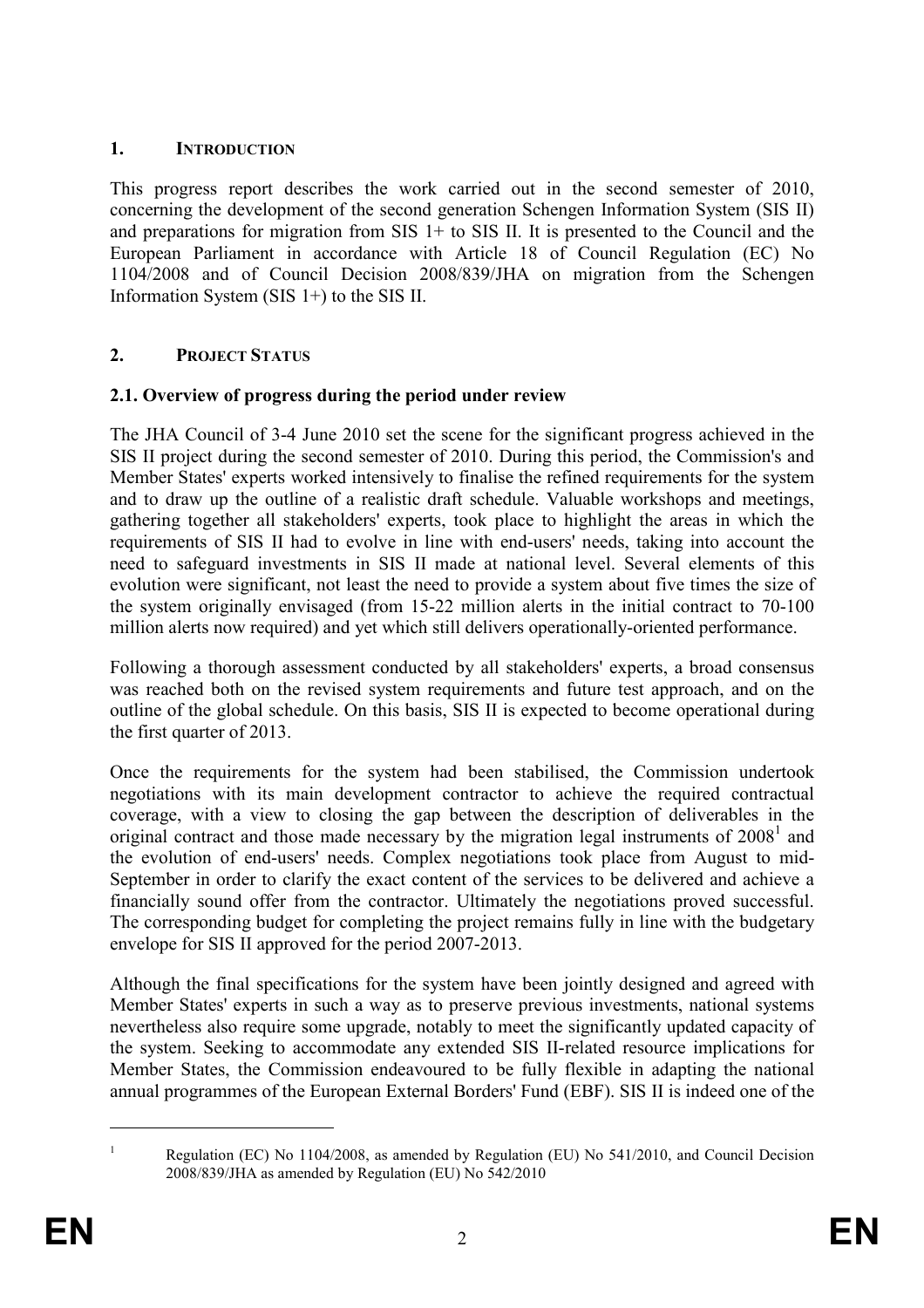strategic priorities for the EBF, allowing Member States to benefit from EU co-financing of up to 75%.

In this context, on 7-8 October 2010, the JHA Council reaffirmed that the entry into operation of SIS II remained an absolute priority, requiring a joint effort and the close cooperation of the Member States and the Commission. Further, the Council took note of the global schedule and budget for the entry into operation of SIS II, as confirmed by the Commission in a report<sup>2</sup> submitted to the meeting, and called upon all the stakeholders to do their utmost to ensure that the project was fully implemented within the time schedule and financial plan. The Council also welcomed the possibility, offered by the Commission, to make the EBF available to the Member States to support the completion of the national elements of the system and recalled that the contingency plan based on the further development of C.SIS 1+ needed to be retained until the tests defined in the second milestone were successfully completed.

Following a period of almost two years of technical difficulties, the Conclusions adopted at the JHA Council of 7-8 October 2010 provided a clear, realistic and widely-shared roadmap for the SIS II project's finalisation. The Commission highlighted that it was time to give experts the serenity they needed to allow complete concentration on the technical objectives ahead of them and completion of the project.

#### **2.2. Contractual framework for finalising the project**

On 15 September 2010, the Commission and the main development contractor reached agreement on the contractual framework for finalising the project. The main features of this agreement are the following:

• Technical requirements

The Commission and the contractor agreed on all definitive requirements for the SIS II system to go live, in full compliance with the consensus reached with Member States' experts. One of the chief upgraded features of the system concerns its capacity, which is about five times bigger than originally envisaged (from 15-22 million alerts in the initial contract to 70-100 million alerts now required). The high performance requirements of the system have been maintained, so as to meet all the operational needs of its future end-users.

It is important to note that the core obligations stemming from the SIS II legal instruments remained unaffected by the revised requirements.

• Schedule

The global schedule, announced to the June 2010 Council, was confirmed and became an integral part of the contract. The further development and extensive testing of SIS II will be carried out over a period of 30 months. The system will thus be ready for entry into operation during the first quarter of 2013. The short term focus, which will last until the second quarter of 2011, will be the adaptation of both the central and national systems to the updated requirements. To that purpose, a new

 $\overline{a}$ 

<sup>2</sup> Commission Staff Working Document, *"Report on the global schedule and budget for the entry into operation of the second generation Schengen Information System (SIS II)"*: document SEC (2010) 1138 final Brussels 21.09.2010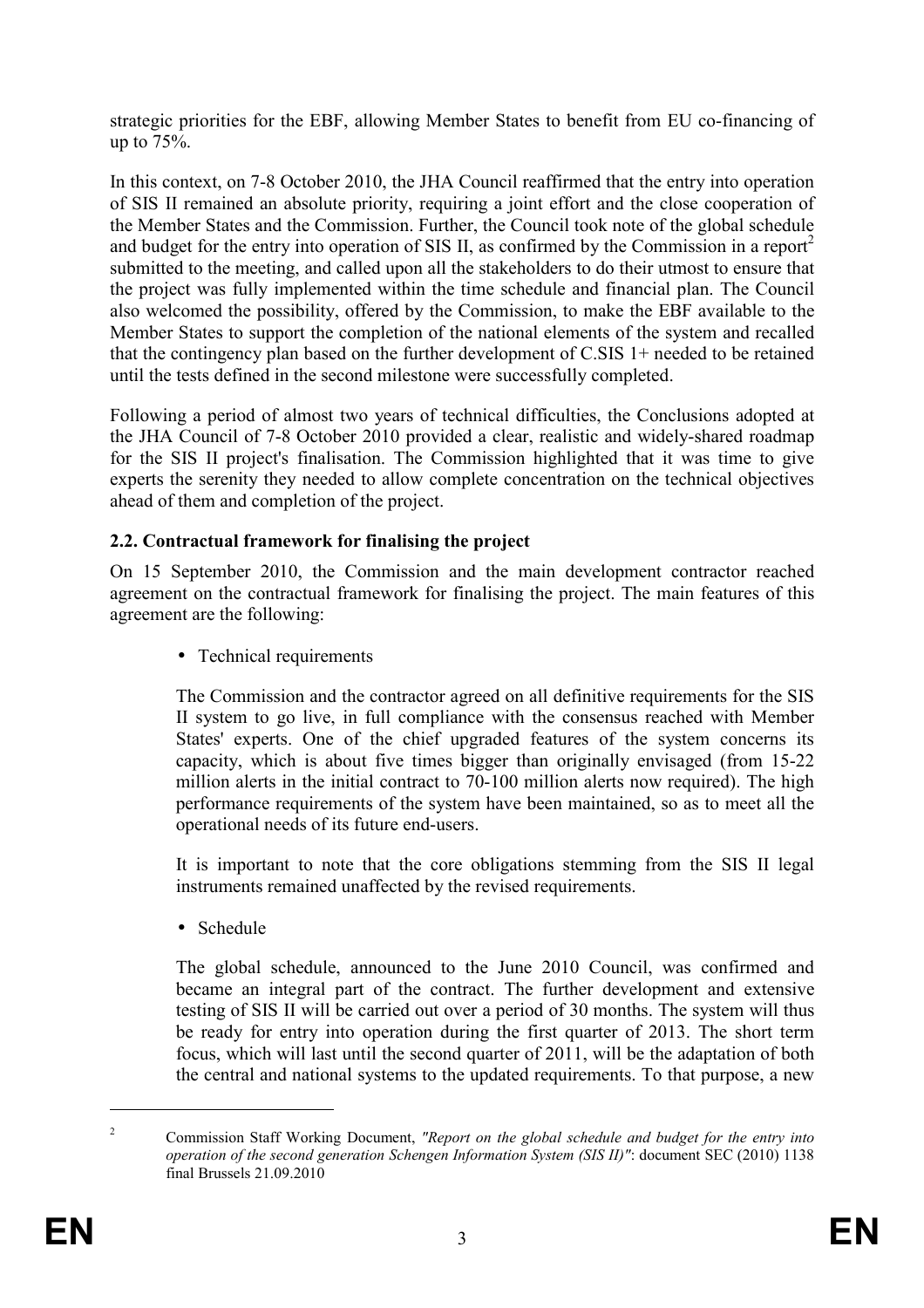Interface Control document (ICD), which is the basic technical reference document for the development of the central and national components of the SIS II, was issued in October and the hardware upgrade was delivered to the main and back-up sites at the end of the year. The subsequent phase will be devoted to testing activities to ascertain the proper functioning of SIS II as a whole. This will take approximately one year and will culminate in the second milestone test in 2012. The final phases of the project will consist of the 'comprehensive test' (a test campaign provided for in the SIS II legal instruments) and the actual data migration. The entry into operation of the system is to take place during the first quarter of 2013.

• Budget

The budget of the negotiated procedure for completing the development and testing of SIS II was set at  $\epsilon$  34.95 million.

More specifically, out of the  $\epsilon$  34.95 million,  $\epsilon$  22.02 million was allocated to development (including testing and migration) and  $\epsilon$  12.93 to hardware upgrades (justified by the system's increased capacity and the need for additional testing environments that allow development and testing tasks to be carried out in parallel).

Development costs are in line with the budget estimated in the Commission comparative report of June 2009 ( $\epsilon$  21.74 million, without hardware upgrade).

Global costs will be kept within the budgetary envelope agreed for SIS II until 2013.

• Contractual Conditions and Guarantees

In the course of these negotiations, the Commission ensured that none of the contractual conditions and safeguards of the original contract were lowered, in particular those concerning the provisions on penalties.

The Commission also secured the inclusion of a "resolution" clause in the contract, as specified in the June 2009 Council Conclusions. This clause is similar to the one put in place should failure have occurred at the first milestone test, but now relates to the performance of the second milestone test. It will allow the Commission to decide on the immediate termination of the contract, should the second milestone test be considered to have failed.

The Commission also ensured a "best customer clause" for hardware acquisition.

## **2.3. Preparations for an alternative technical solution**

On 7-8 October 2010, the JHA Council recalled that the contingency plan based on the further development of C.SIS 1+ needed to be retained until the tests defined in the second milestone were successfully completed. To that end, the Council called upon the Commission to take the necessary steps to ensure, in cooperation with France, the availability of such a contingency plan until that time.

In order to prepare the ground for a possible switch to an alternative technical scenario for implementing the SIS II functionalities, should a milestone be judged to have failed, bilateral discussions have taken place between the Commission and France, since 2009, on a possible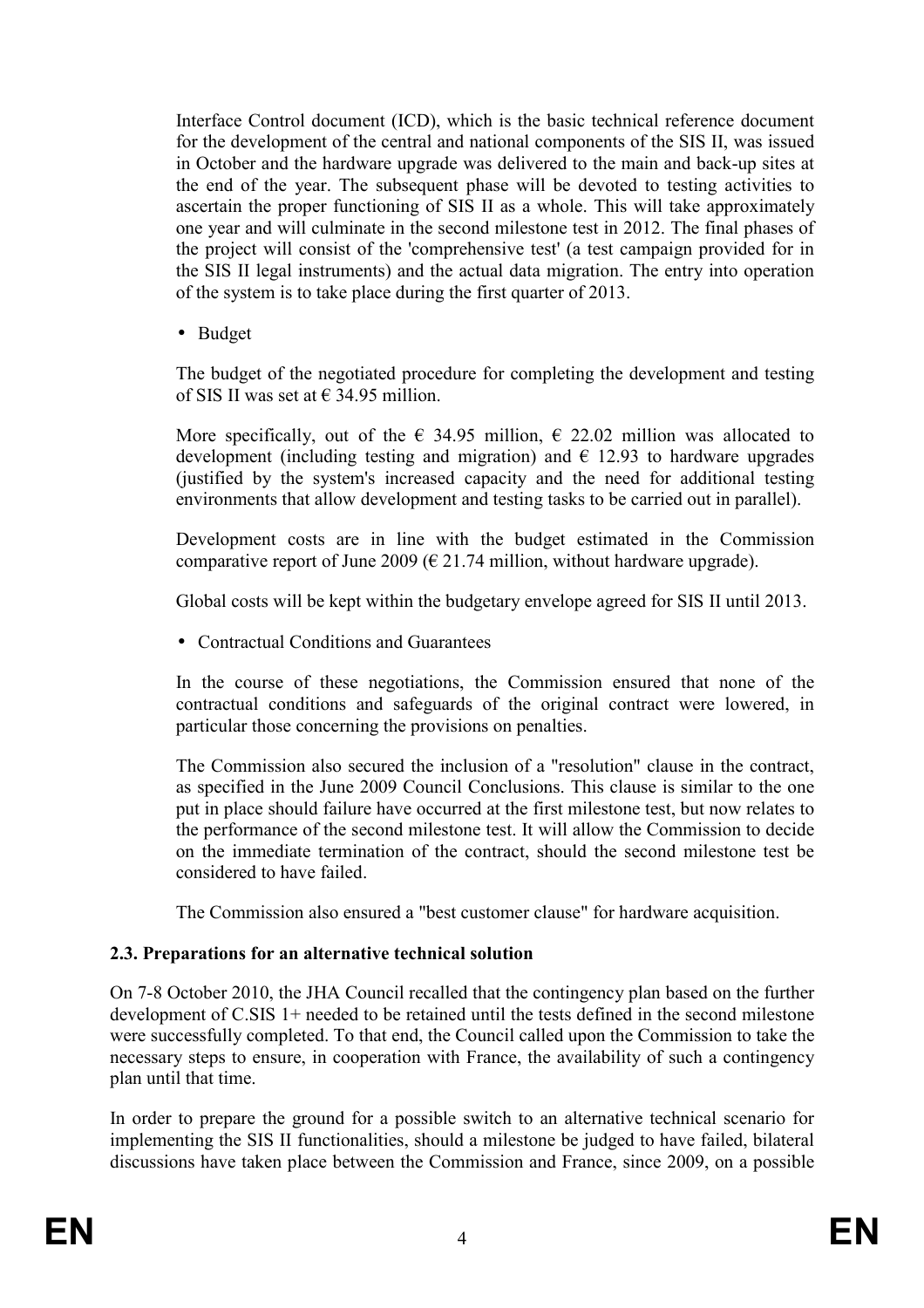delegation agreement for implementing the alternative option for developing SIS II on the basis of an enhanced SIS 1+ technical solution (SIS 1+RE).

A delegation agreement would allow the Commission to implement the EU budget by delegation of tasks, related to SIS II development, to France. The draft of this delegation agreement has already been finalised and could be re-used for any viable alternative technical solution which France might put forward.

As regards the legal relations between France and its contractor for SIS 1+RE, France informed the Commission that, due to French public procurement law, the contractual basis for SIS 1+RE would lapse if not triggered by September 2010. This indeed occurred. In the light of the commitment of France to provide a technical contingency solution until after the second milestone (as described in the Council Conclusions on SIS II of 23 April 2010), the Commission will continue to work in close cooperation with the French authorities to enable that this solution can be implemented, by means of a renewed call for tender by the French authorities, should this be required.

As regards legislative action, all necessary steps are already in place to ensure that an alternative technical scenario can be implemented, should it be necessary. The Commission proposal for amendments to the SIS II migration instruments resulted in adoption by the Council in June 2010 of a provision, whereby, "*the development of SIS II may be achieved by implementing an alternative technical scenario characterised by its own technical*  specifications<sup>"3</sup>.

### **2.4. Preparations for migration**

In order to successfully perform the migration from SIS  $1+$  to SIS II an interim migration architecture will be put in place. This will include a converter designed to convert data in two directions between the current C.SIS and central SIS II and keep both systems synchronised for the period of time required for Member States to move from one system to the other.

The key elements of the work, at this stage, are:

- The converter itself, to be developed by the contractor.
- The related documentation, such as the technical specifications of the converter.
- Converter test documentation.
- Data cleansing activities at Member State level in order to ensure that existing SIS 1+ alerts, to be moved to SIS II, are as close to SIS II data requirements as possible.

Due to the period of technical and political discussion over the SIS II project, which lasted from the failure of the operational system tests in December 2008 until the successful first milestone test in March 2010, migration activities were placed, to a certain degree, on hold. With the clarity gained during the second half of 2010 these activities regained their position

 $\overline{a}$ 

<sup>3</sup> Common Article 1(3) of Regulation (EC) No 1104/2008, as amended by Regulation (EU) No 541/2010, and of Council Decision 2008/839/JHA as amended by Regulation (EU) No 542/2010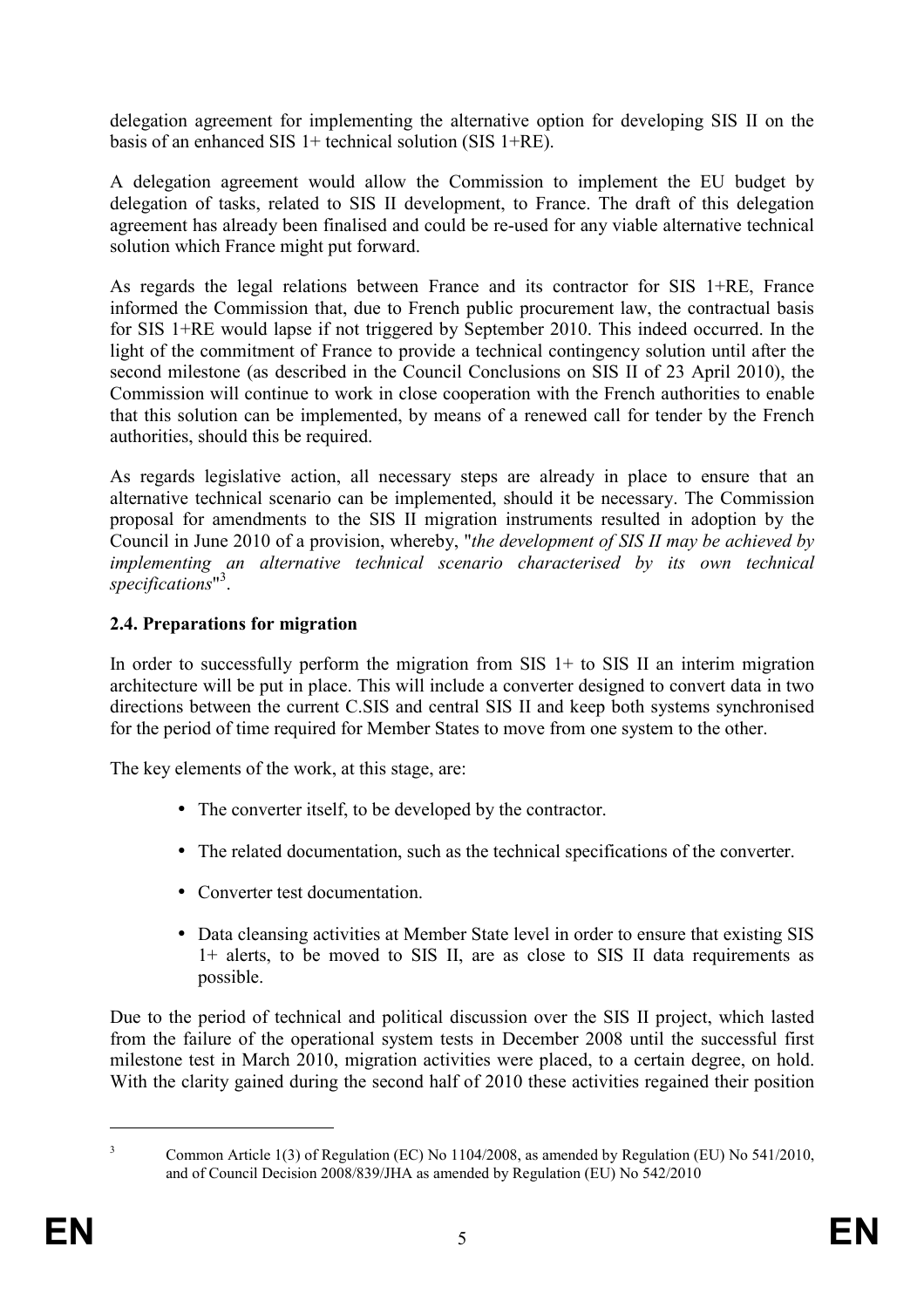of importance. All the previous work on migration has been reviewed to align it with the refined requirements.

Development of the converter has continued, in the light of the requirements. The updated converter will be needed towards the end of the second quarter 2011 for testing in conjunction with the existing SIS 1+.

In order to assist the Member States in identifying the amount of work they face in data cleansing, C.SIS regularly provides to the relevant Council working party a document describing the detailed evolution of the SIS database according to data mapping and cleansing activities.

#### **2.5. SIS II network**

The SIS II project includes the provision of a wide area communications network, meeting the requirements of availability, security, geographical coverage and level of service, to enable the national and central systems to communicate.

During the period covered by this report, the connection to the SIS II s-TESTA network was successfully established for Romania, on time and within budget, bringing to 31 the number of Member States connected (plus Europol and Eurojust)

### **2.6. Operational management**

In accordance with the political mandate that the Council and the European Parliament gave to the Commission in the form of joint statements when adopting the SIS II and VIS legal instruments, the Commission adopted, in June 2009, legislative proposals for setting up an Agency for the operational management of large-scale IT systems in the area of freedom, security and justice. Following the entry into force of the Lisbon treaty it became necessary to present a single amended proposal which was adopted by the Commission in March 2010. The core mission of the proposed Agency would be to carry out the tasks related to the operational management of SIS II (once brought into operation), VIS and EURODAC. In future the Agency could also be entrusted with other large-scale IT systems.

Work on this legislative proposal is well advanced and it is anticipated that adoption of the regulation can take place in the course of 2011.

## **2.7. Security**

 $\overline{a}$ 

Following points raised by some Member States regarding compliance with Commission Decisions 2007/171/EC, 2007/170/EC and 2008/602/EC<sup>4</sup>, the Commission carried out a technical study on the question of access to unencrypted data within the secure environment of the network operating centre.

<sup>4</sup> 2007/171/EC: Commission Decision of 16 March 2007 laying down the network requirements for the Schengen Information System II (3rd pillar); 2007/170/EC: Commission Decision of 16 March 2007 laying down the network requirements for the Schengen Information System II (1st pillar) (notified under document number C(2007) 845); 2008/602/EC: Commission Decision of 17 June 2008 laying down the physical architecture and requirements of the national interfaces and of the communication infrastructure between the central VIS and the national interfaces for the development phase (notified under document number C(2008) 2693).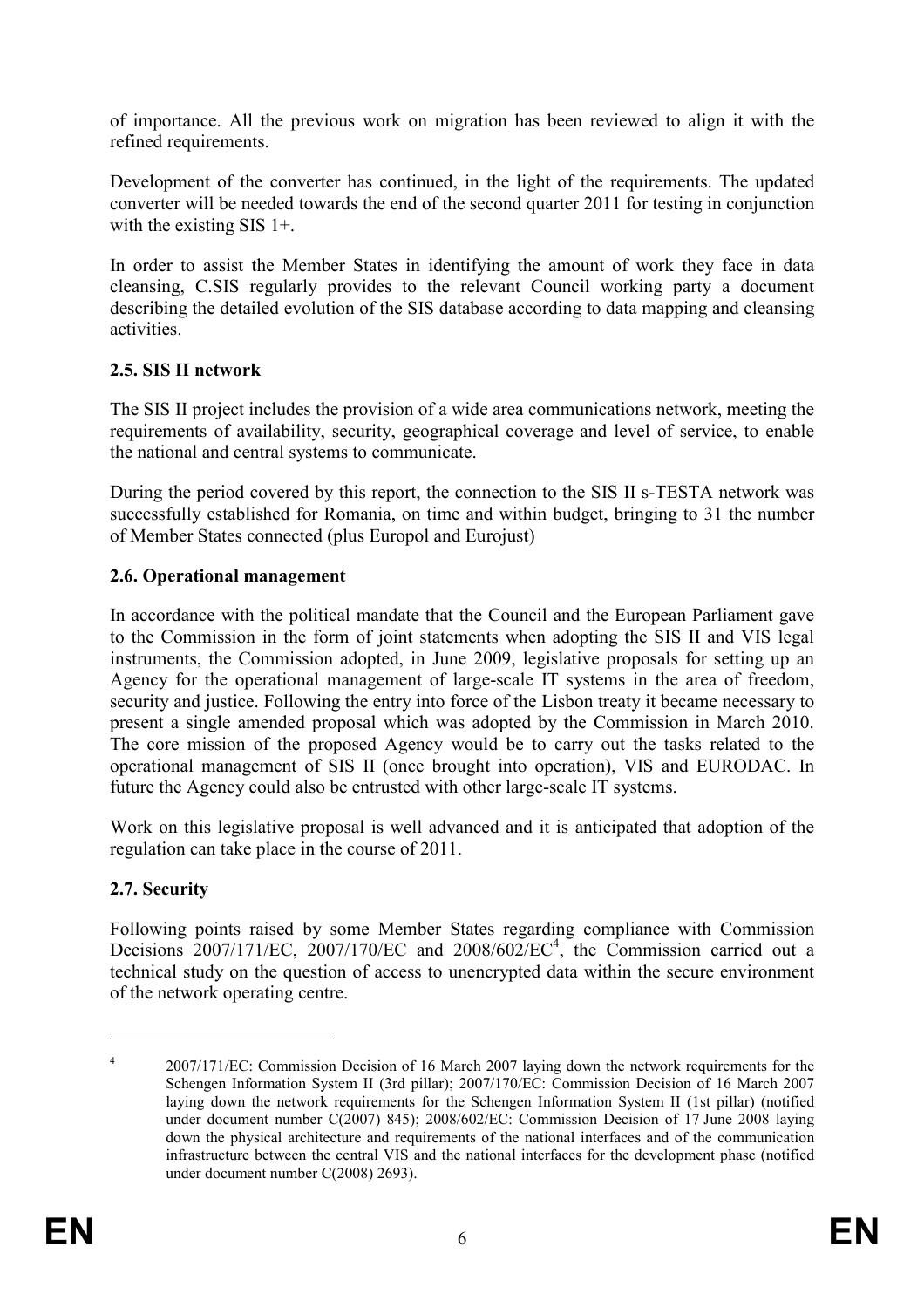The study described several potential scenarios and the opinions of Member States' experts were sought. Options included a second layer of encryption but also a set of additional organisational procedures to prevent or limit access to unencrypted data. In terms of implementation, the potential solution will have to ensure minimal impact on certain key criteria, such as the performance and response time of the system, implementation costs at central and national level and impact on the schedule. Implementation of potential solutions was addressed with Member States in a workshop organised by the Commission in early 2011.

### 3. **MANAGEMENT**

#### **3.1. Financial implications**

By the end of the reporting period the total budgetary commitments made by the Commission on the SIS II project, since 2002, amounted to  $\epsilon$  133.170.429. The corresponding contracts include feasibility studies, the development of the central SIS II itself, support and quality assurance, the SIS II network, preparation for operational management in Strasbourg, security, biometrics preparations, communication and experts' mission expenses.

Of this amount,  $\epsilon$  68.152.710 had actually been paid between 2002 and the end of December 2010. The main expenditure items were development ( $\epsilon$  33.435.295), the network ( $\epsilon$ 20.371.388) and support and quality assurance ( $\epsilon$  8.124.387).

| <b>Budget execution</b>               |                            |                 |                                   |                 |
|---------------------------------------|----------------------------|-----------------|-----------------------------------|-----------------|
|                                       | From 2002 to December 2010 |                 | <b>From July to December 2010</b> |                 |
|                                       | <b>Commitments</b>         | <b>Payments</b> | <b>Commitments</b>                | <b>Payments</b> |
| Development                           | 80.377.456                 | 33.435.295      | 37.201.723                        | 6.934.479       |
| quality<br>&<br>Support<br>assurance  | 9.882.074                  | 8.124.387       | 482.180                           | 931.907         |
| <b>Network</b>                        | 32.375.954                 | 20.371.388      | $\theta$                          | 4.358.677       |
| Operational<br>management preparation | 7.468.215                  | 4.837.950       | 1.344.177                         | 309.529         |
| Security                              | 874.715                    | 217.712         | 5.440                             | $\Omega$        |
| Studies / Consultancy                 | 940.481                    | 921.611         | $\theta$                          | $\theta$        |
| <b>Information Campaign</b>           | 33.373                     | 33.373          | $\Omega$                          | $\Omega$        |
| Mission<br><b>Experts</b><br>Expenses | 1.203.286                  | 196.121         | 149.906                           | 43.950          |
| Others                                | 14.874                     | 14.874          | $\theta$                          | 0               |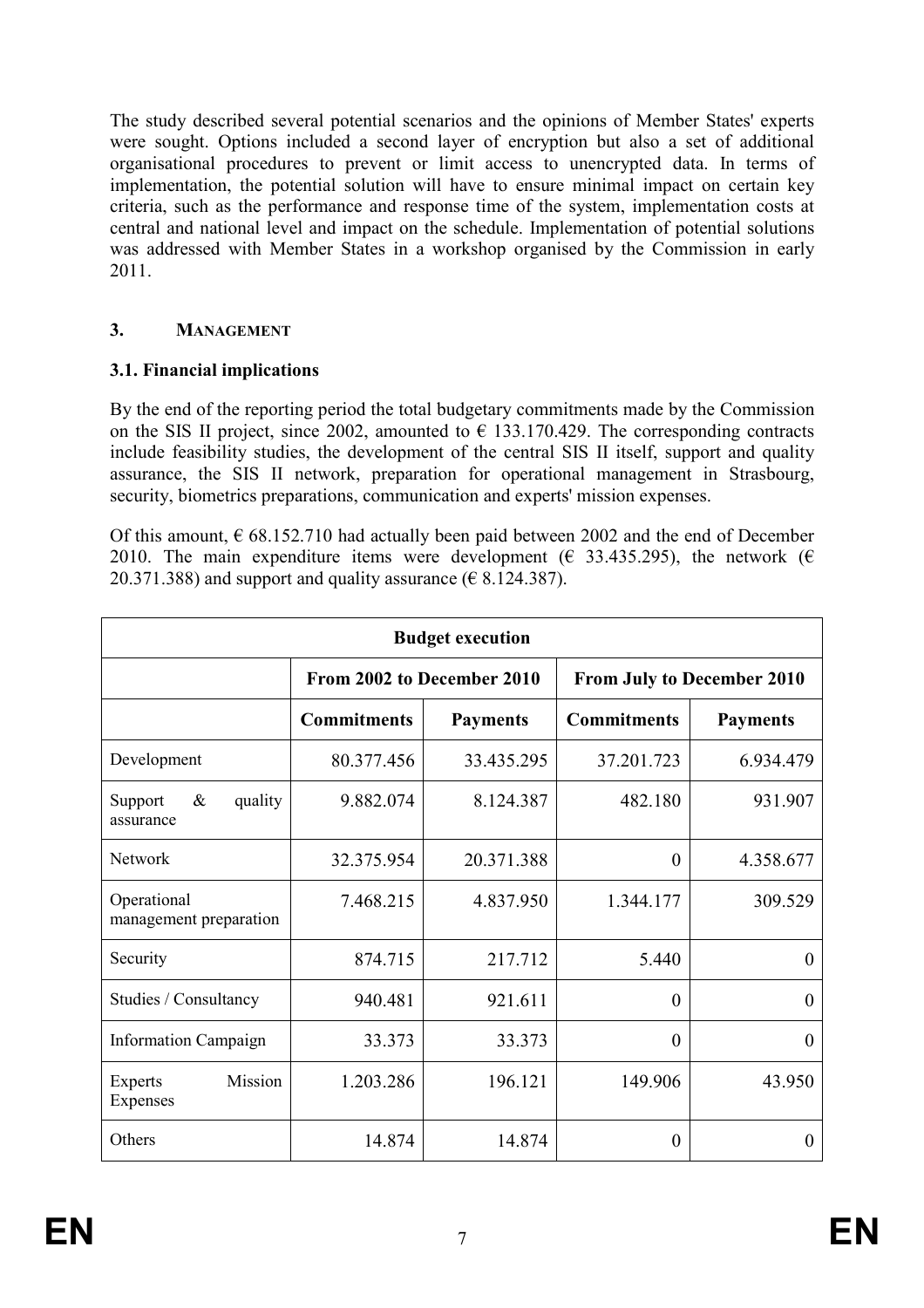|--|

During this period, Member States expressed a growing concern over the need for additional national funding for SIS II. In order to address this issue, the Commission commenced assessment of the possibilities to provide further support towards the costs of completing the national system developments within the existing budget allocations. This was carried out in close cooperation with the national Responsible Authority under the European External Borders Fund (EBF) in the Member States and the SIS II national project managers. Discussions on this matter took place within the framework of the SOLID Committee at its meeting on 20 October. Each Member State was subsequently invited to identify their respective national needs and report them to the SOLID Committee by the end of November 2010. An analysis of this data was then carried out in order to ascertain whether existing funding is sufficient or whether complementary resources may be required.

#### **3.2. Project management**

#### **3.2.1. Global Programme Management Board (GPMB)**

In the Council Conclusions on SIS II of 26-27 February 2009 and 4-5 June 2009, an informal body consisting of experts from the Member States, designated as the Global Programme Management Board, was established to enhance cooperation and to provide direct Member States' support to the central SIS II project. The positive result of the work of this group and the necessity to further enhance cooperation and transparency for the project justified the formal integration of the group into the SIS II management structure, without prejudice to the responsibilities of the Commission and the Member States.

The amended migration legal instruments, adopted on 3 June  $2010<sup>5</sup>$ , formalised the GPMB as an advisory body for assistance to the central SIS II project to facilitate consistency between central and national SIS II projects. The Board has neither decision-making power nor any mandate to represent the Commission or Member States.

The legal instruments set out that a number of experts would be designated by the Member States acting within the Council. The nominations were agreed on 23 September 2010. The Commission carried out a parallel process to nominate its own experts. This allowed the next meeting, on 30 September 2010 to take place within the new formal framework. The established practice of alternating the chairperson role between the Presidency and the Commission continued.

The GPMB reached an agreement on the draft Terms of Reference in November 2010, to be put forward to the SISVIS Committee in 2011.

The GPMB met sixteen times during the period covered by this report.

 $\overline{a}$ 5

Regulation (EU) No 541/2010 and Regulation (EU) No 542/2010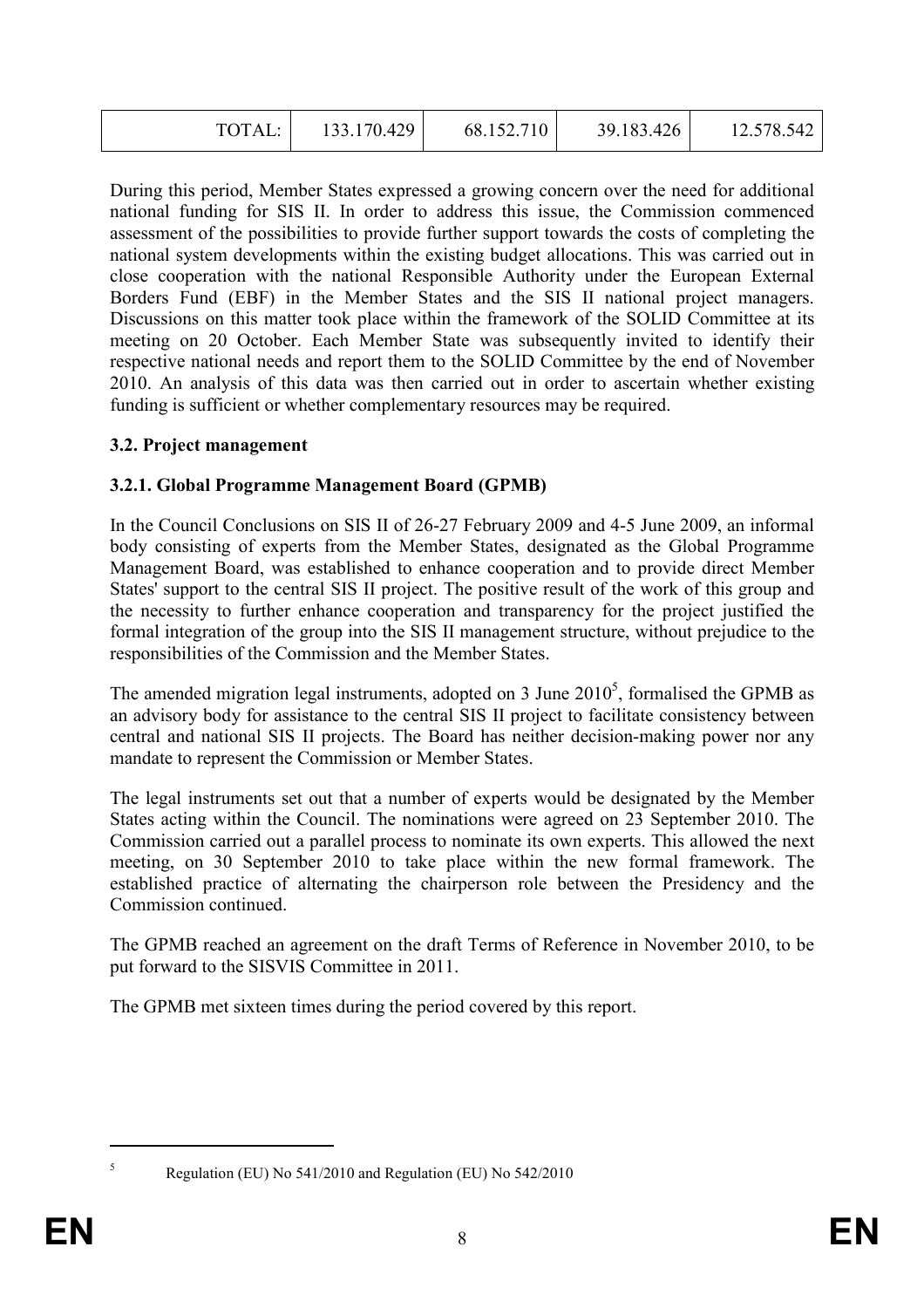### **3.2.2. SISVIS Committee (SIS II)**

The Commission is assisted in the development of SIS II by the SISVIS Committee. There were three meetings of the SISVIS Committee on SIS II technical matters in the period July – December 2010.

In addition to regular SISVIS Committee meetings, working groups of the Committee and workshops, involving Member States' experts, are organised to discuss detailed technical issues. These meetings generally focus on issues arising from specific project deliverables:

- The "Test Advisory Group" (TAG), provides the SISVIS Committee with an opinion on issues related to the organisation, implementation and interpretation of tests. This group held two meetings in this reporting period.
- The "Change Management Board" (CMB), provides advice on classification, qualification and the potential impact of correction of reported issues. This working group, which also reports to the SISVIS Committee, met once during the reporting period.
- One SIS II Migration Workshop was held during this period, to advise the SISVIS Committee and pursue activities on this critical topic.

#### **3.2.3. National planning and coordination**

A working group composed of the Member States' and users' national project managers (NPM) is organised to advise the Commission services. The purpose of the NPM meetings is to deal with detailed planning issues, risks and activities both at the central and national project levels. During this reporting period three NPM meetings took place.

#### **3.2.4. Council**

As expressed in Council Conclusions and in line with the wishes of all parties in the project to maintain complete transparency, the Commission keeps the Council and the European Parliament informed, regularly, on the implementation of the global schedule for SIS II and expenditure on the central project.

The Commission takes part in the meetings of the preparatory bodies of the Council responsible for the Schengen Information System and of each Council of Ministers session where SIS II is included on the agenda. The Commission has presented reports on the state of play of the SIS II project and the envisaged next steps.

In addition to the usual oral updates, during this period the Commission circulated its Commission Staff Working Document, *"Report on the global schedule and budget for the entry into operation of the second generation Schengen Information System (SIS II)"*, prior to the JHA Council of 7-8 October.

The Commission circulates a weekly flash report, summarising technical developments, to colleagues engaged in the project at national level.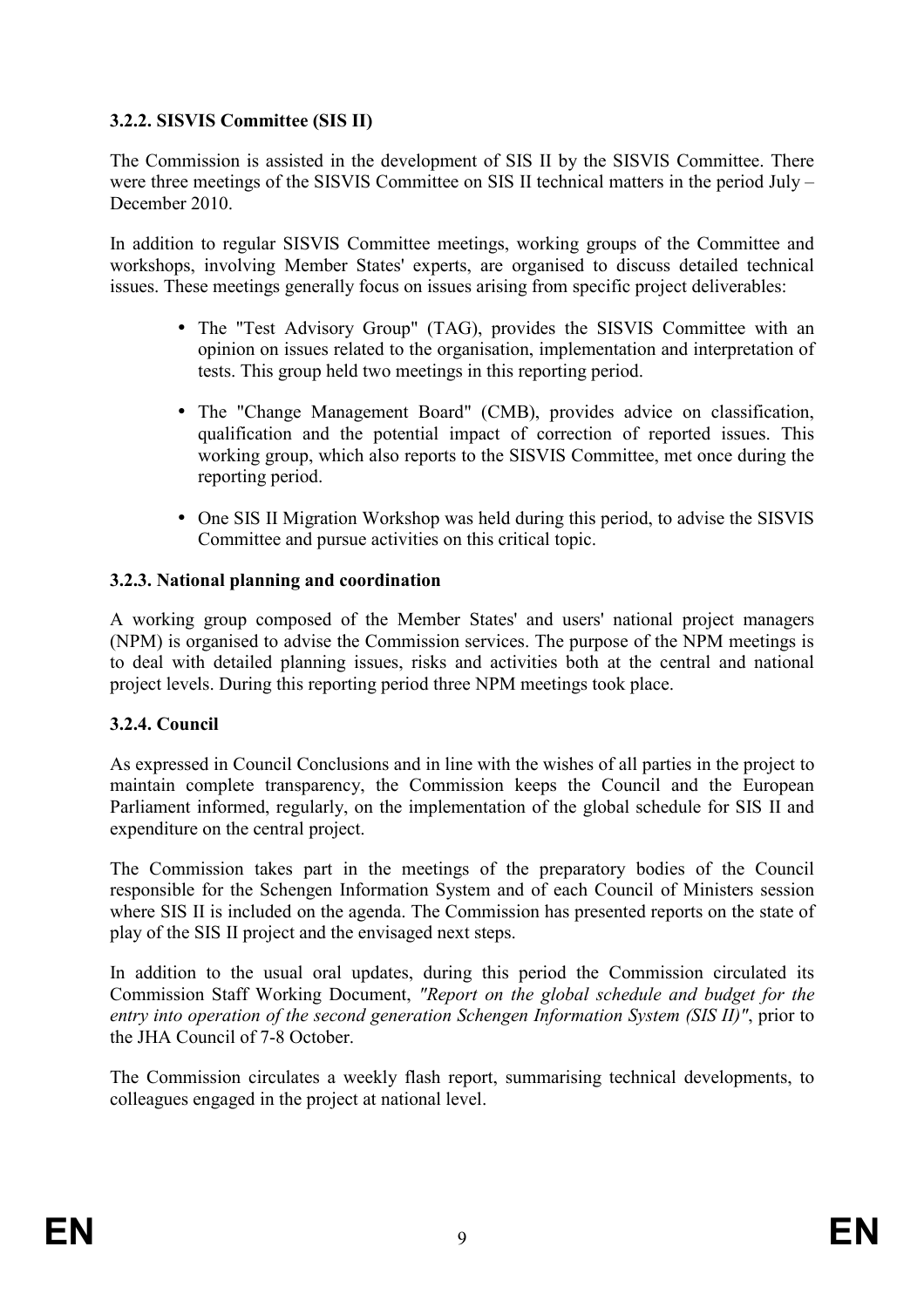## **3.2.5. European Parliament**

The Commission continued to keep the European Parliament closely informed on the state of play on SIS II on the basis of correct, verifiable and up-to-date facts and data.

The announcements by the Committee on Budgets, "*to hold funds allocated to the migration to the SIS II in reserve pending successful testing and a comprehensive audit*", were followed up during the 2011 budget procedure. On 15 December, the European Parliament put the appropriations for SIS II in the reserve for the 2011 budget.

The Parliament set out the conditions for lifting the reserve<sup>6</sup>:

- 1. The presentation by the Commission of a "*concrete and realistic schedule*" for the further development of the SIS II, as well as an overview of the budgetary implications.
- 2. Full access to the service contract signed between the Commission and the service provider for the development of the SIS II system to both the Parliament and the Council.

In order to satisfy the first condition described above, the Commission provided, in November, a detailed overview of progress to members of relevant Parliamentary Committees in the context of a "technical briefing". Extensive budgetary information, covering both past and future budgetary commitments and payments, was circulated by the Commission. Furthermore, the Commission expressed its readiness to share the requested contractual information in a confidential environment (to protect the contractor's legitimate business interests). This meeting also offered the opportunity for discussing practical ways of handling the budgetary issue, ensuring that the Parliament could demonstrate its role of control and overview without impeding progress on the project and the processing of invoices.

Further meetings with MEPs regularly took place, a letter was sent by Commissioner Malmström to the Chairman of the LIBE Committee of the European Parliament (and to rapporteurs) on the main outcomes of the October JHA Council. The report on the schedule and budgetary plan was forwarded to the chairs of both LIBE and BUDG committees, and presentations on the state of play of SIS II have been made in the LIBE Committee.

Finally, the Commission responded to ten Parliamentary questions relating to SIS II.

## **4. PRIORITIES FOR THE NEXT REPORTING PERIOD**

The initial focus, which will last until the second quarter of 2011, will be the upgrading of both the central and national systems to comply with the updated requirements.

The subsequent phase will be devoted to testing activities to ascertain the proper functioning of the SIS II as a whole. This will take approximately one year and will culminate in the second milestone test in the first quarter of 2012.

 $\overline{a}$ 6

Two thirds of appropriations for both commitments and payments have been released in January 2011.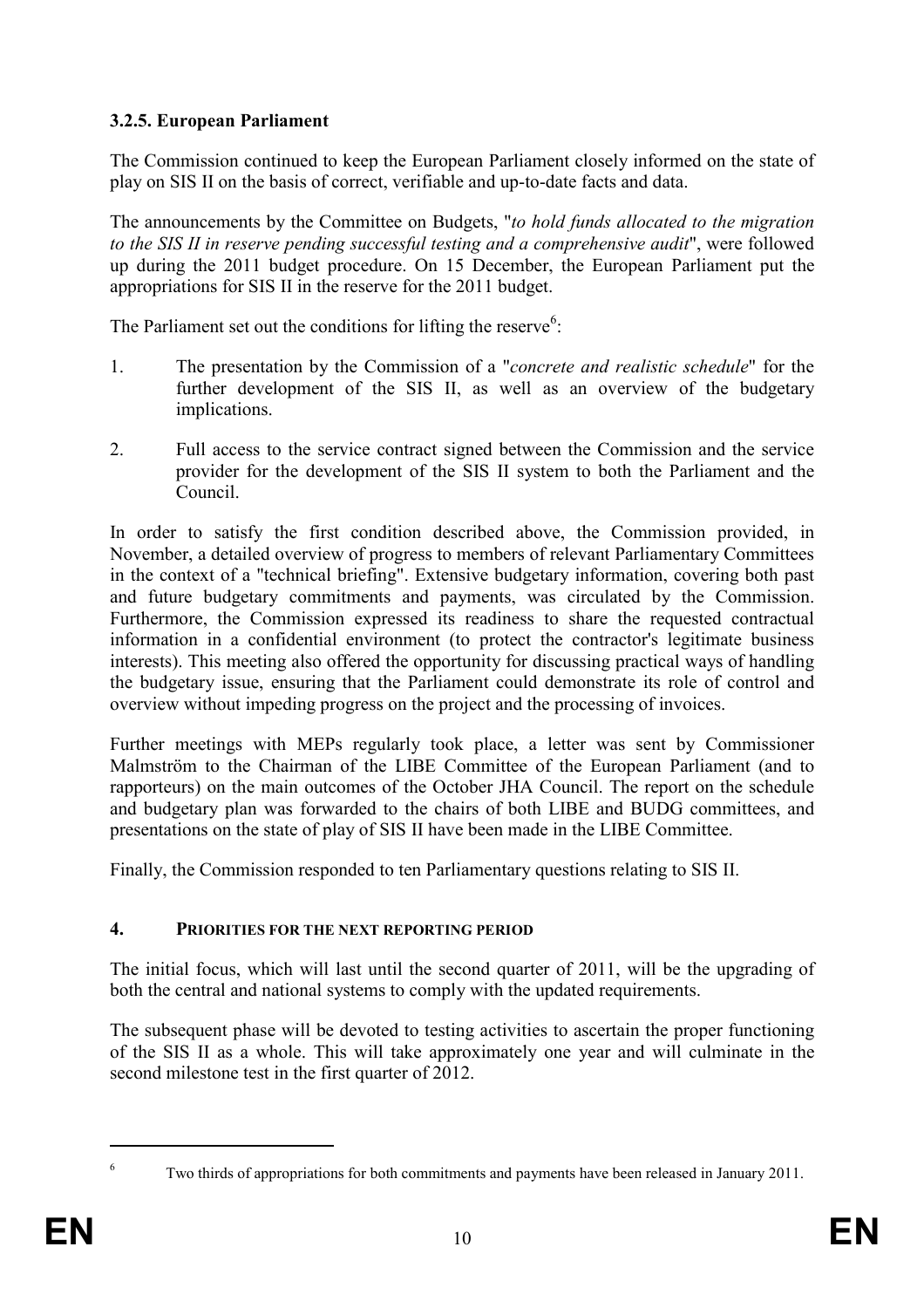The final phases of the project will consist of the 'comprehensive test' (a test campaign set out in the SIS II legal instruments) and the actual data migration. The entry into operation of the system is to take place during the first quarter of 2013.

## **5. COCLUSIOS**

Thanks to the joint efforts of all stakeholders, the significant technical and political uncertainties over the future of the SIS II project that characterised the beginning of 2010 have progressively been addressed in the course of the year. This intensive work culminated with the successful outcome of the first milestone test, the consensual definition of final requirements for the system to go live and the conclusion of the corresponding contractual framework. These positive developments all contributed to bringing the SIS II project back on track with a clear and shared vision on the remaining phases of the project, as well as a realistic schedule and an adequate budgetary plan to complete the work outstanding. Closing a parenthesis of almost two years of difficulties, this new momentum provides a framework within which all stakeholders will need to make the necessary efforts to ensure the finalisation of the SIS II project.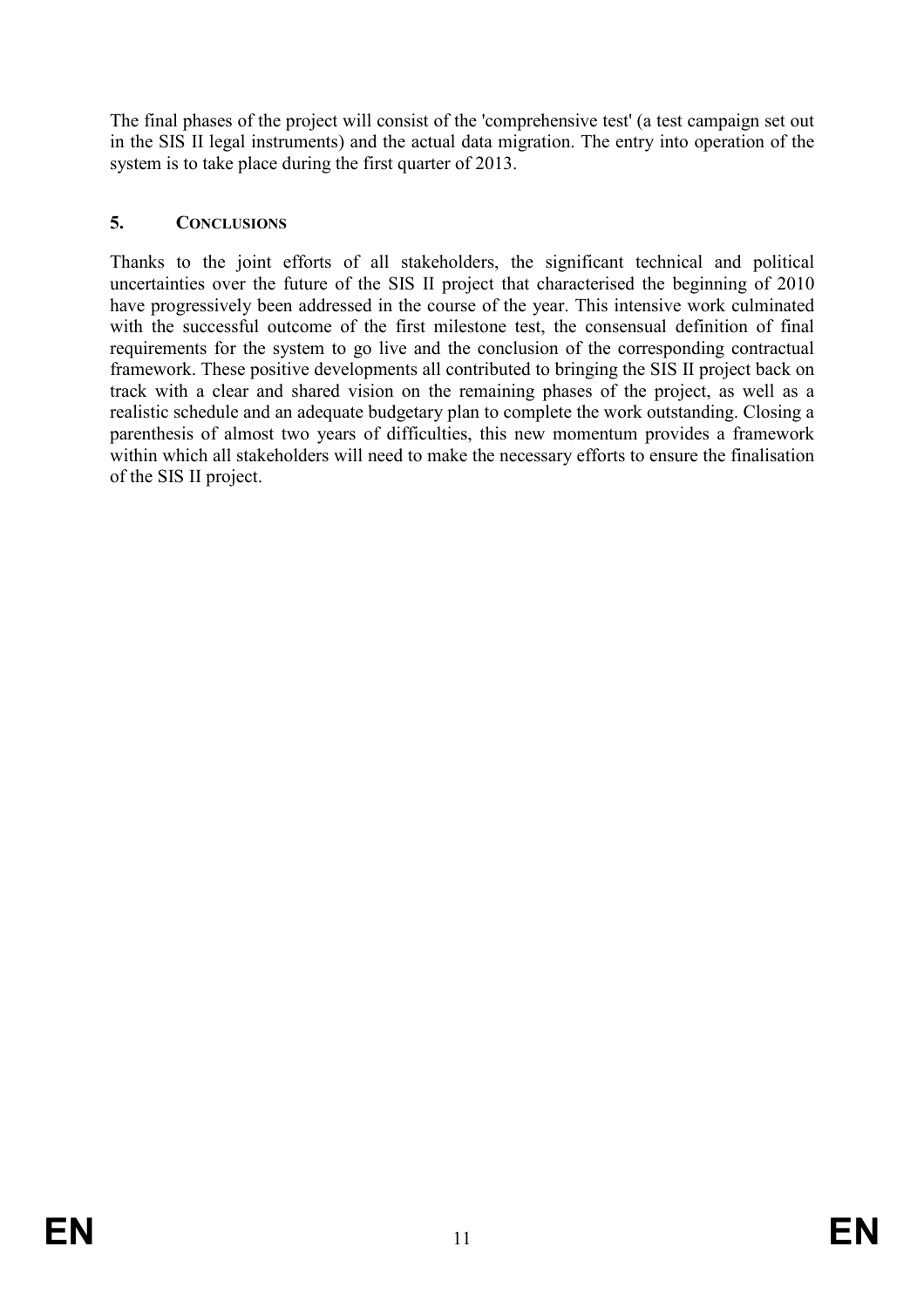# **SISVIS Committee (SIS II) and Working Group Meetings**

## **Meetings held during the reporting period**

| <b>JULY 2010</b> |                                                      |  |
|------------------|------------------------------------------------------|--|
|                  | 6, 14, 27   SIS II Global Programme Management Board |  |
| 13               | <b>Change Management Board</b>                       |  |
| 15               | 'National Project Managers' Meeting                  |  |
| 15               | SISVIS Committee (SIS II technical)                  |  |

| <b>AUGUST 2010</b> |                                                   |  |
|--------------------|---------------------------------------------------|--|
|                    | 11, 25   SIS II Global Programme Management Board |  |

| <b>SEPTEMBER 2010</b> |                                                      |  |
|-----------------------|------------------------------------------------------|--|
|                       | 8, 16, 30   SIS II Global Programme Management Board |  |
|                       | 22   SISVIS Committee (SIS II technical)             |  |
| 22                    | 'National Project Managers' Meeting                  |  |

| <b>OCTOBER 2010</b> |                                                   |  |
|---------------------|---------------------------------------------------|--|
|                     | 20   SISVIS Committee (SIS II technical)          |  |
| 27 <sup>1</sup>     | SIS VIS Committee (SIRENE)                        |  |
|                     | 20, 27   SIS II Global Programme Management Board |  |

| <b>NOVEMBER 2010</b> |                                                       |  |
|----------------------|-------------------------------------------------------|--|
|                      | 10, 16, 24   SIS II Global Programme Management Board |  |

| <b>DECEMBER 2010</b> |                        |
|----------------------|------------------------|
|                      | 2   Migration Workshop |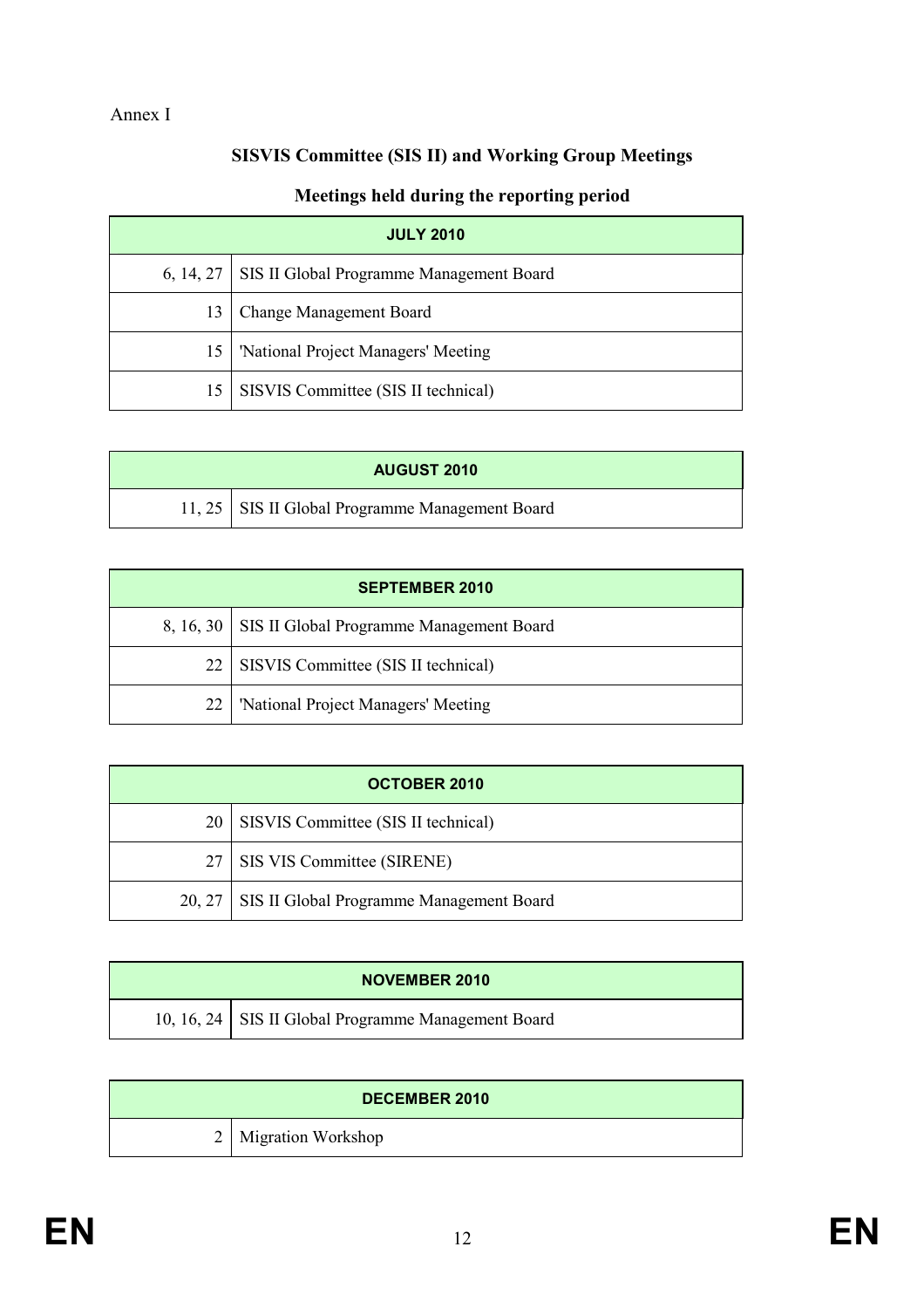| 2, 8, 15   SIS II Global Programme Management Board |
|-----------------------------------------------------|
| 16   'National Project Managers' Meeting            |
| 7, 14 Test Advisory Group                           |

## **SISVIS Committee (SIS II) and Working Group Meetings**

### **b) Meetings provisionally scheduled during the forthcoming reporting period**

| <b>JANUARY 2011</b> |                                                       |  |
|---------------------|-------------------------------------------------------|--|
|                     | 11-12 Test Workshop                                   |  |
|                     | 12, 19, 25   SIS II Global Programme Management Board |  |
| 26                  | SISVIS Committee (SIS II technical)                   |  |
| 26                  | 'National Project Managers' Meeting                   |  |

| <b>FEBRUARY 2011</b> |                                                         |  |
|----------------------|---------------------------------------------------------|--|
|                      | 2, 9, 16, 22   SIS II Global Programme Management Board |  |
| 23                   | SISVIS Committee (SIS II technical)                     |  |
| 23                   | 'National Project Managers' Meeting                     |  |

| <b>MARCH 2011</b> |                                                             |  |
|-------------------|-------------------------------------------------------------|--|
|                   | 2, 9, 16, 22, 30   SIS II Global Programme Management Board |  |
|                   | 23   SISVIS Committee (SIS II technical)                    |  |
| 23                | 'National Project Managers' Meeting                         |  |

| <b>APRIL 2011</b> |                                                          |  |
|-------------------|----------------------------------------------------------|--|
|                   | 6, 13, 20, 26   SIS II Global Programme Management Board |  |
| 27                | SISVIS Committee (SIS II technical)                      |  |
|                   | 'National Project Managers' Meeting                      |  |